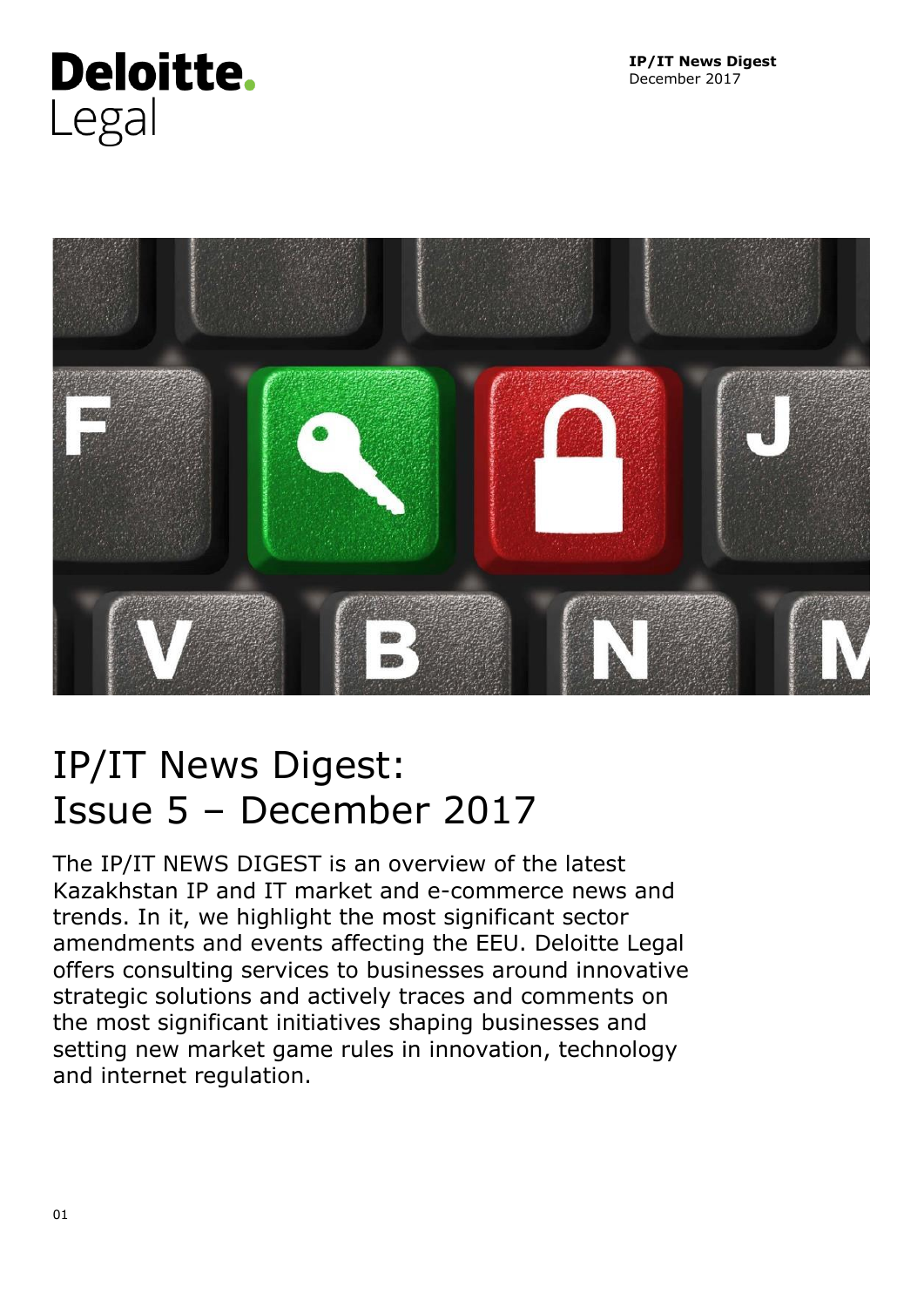#### **State "Digital Kazakhstan" Programme**

On 12 December 2017, the Government approved its State "Digital Kazakhstan" Programme, the aim of which is to improve quality of life and economic competitiveness in the country by promoting the use of digital technology in areas such as:

- the Digital Silk Road advances in datacommunication infrastructure to improve quality of life through accessibility to digital services
- a Creative Society the development of the skills the public needs to expand opportunities to make use of the advantages of digitisation
- digital economic reforms the launch of digital technology implementation in sectors of the economy to improve competitiveness
- a proactive government an open and effective state providing the public and business community with quality state services as required

Part of the aim of the Digital Kazakhstan Programme is to create an innovative "Smart Almaty" city, which plans to eliminate queues; simplify state service procedures, making them more transparent; and weed out corruption by implementing modern technology in areas such as health, education, business and transport.

The Ministry of Information and Communication will be in charge of monitoring and implementing the Programme.

### **Online vehicle registration will be available from January 2018**

From 1 January 2018, the egov.kz website will be launching a new service allowing users to register vehicles, pay charges and taxes and check administrative fines.

The new electronic registration procedure will also enable buyers to select vehicle registration numbers, and make payments for the more popular license plates.

Users of the new electronic process will only have to visit the Specialised Population Services Centre (Special 'TSON') to verify a vehicle (chassis, body and frame numbers used to issue a state vehicle license plate) and receive vehicle documentation and log books.

#### **Kazakhstan Cybershield**

In October 2017, Government Resolution No. 676 dated 28 October 2017 approved an Action Plan to realise the National Cyber Security Concept ("Cybershield Kazakhstan") for 2022 (the "Plan"), which was developed in accordance with the President's "Third Kazakhstan Modernisation" Address.

The Plan sets out the procedural and institutional, and managerial and engineering actions required to implement Cybershield Kazakhstanoncept, and the actions taken to work through issues to create an integrated register of trusted Kazakhstan software and electronic industry products; and manage the human resources potential.

#### **Development of online insurance**

According to the Deputy Chairman of the National Bank, currently there is practically no demand for remote insurance services.

With this in mind, the amendments in a draft amending law forwarded to the Mazhilis in September 2017 focus on automating insurance company Internet websites to protect personal details and ensure cyber-security. The planned amendments should guarantee remote access and reduce the cost and average insurance service processing times for individuals and businesses.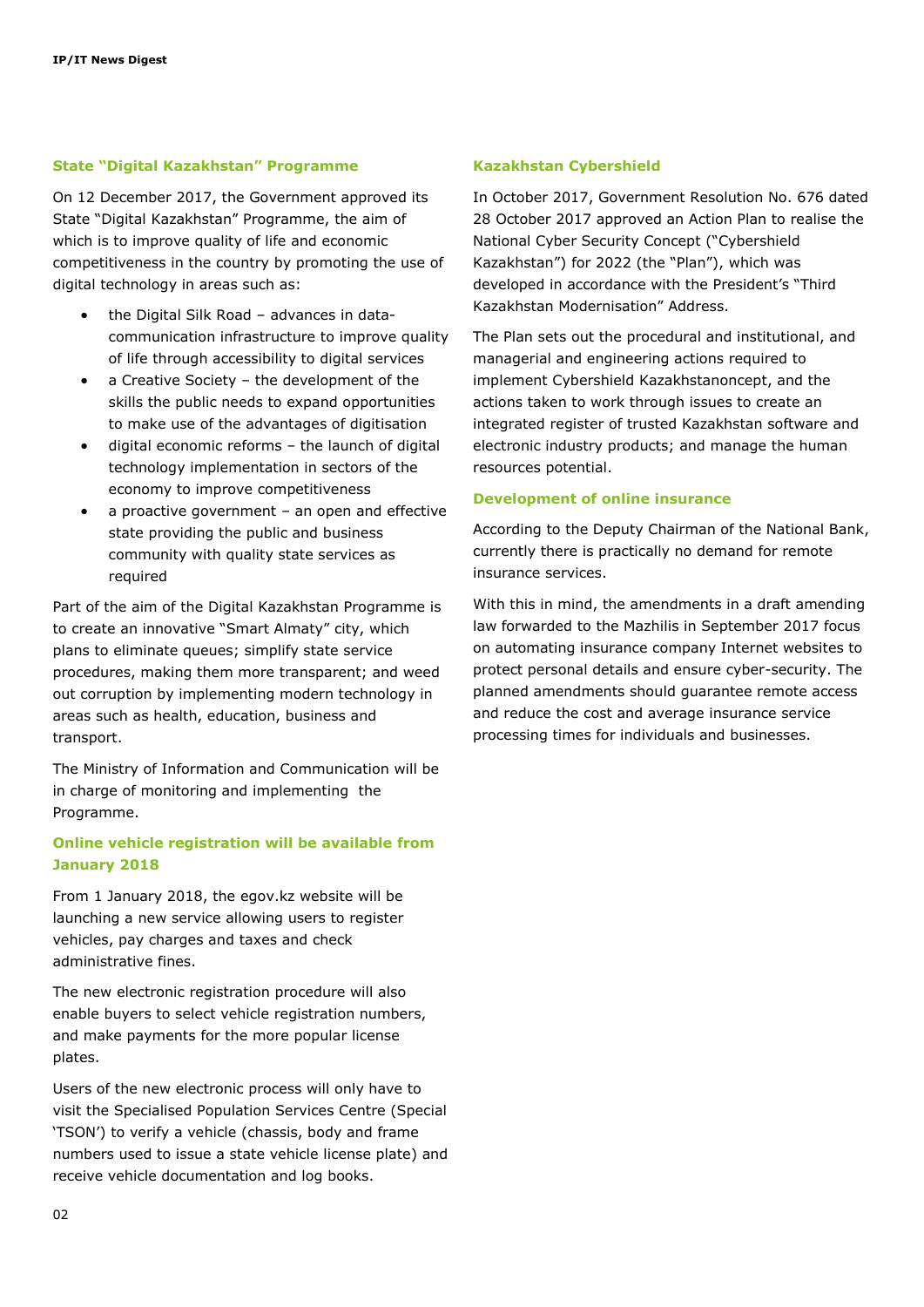- The IP/IT NEWS DIGEST is an overview of the latest Kazakhstan IP and IT market and e-commerce news and trends. Deloitte does not assume any responsibility for the use of information contained in the IP/IT News Digest.
- Information contained in the IP/IT News Digest comprises comments and conclusions based exclusively on information obtained from open sources.
- Even though the IP/IT News Digest discusses issues of a legal nature, it in no way represents a legal opinion on those issues.
- The purpose of the IP/IT News Digest is to present general thematic information. Deloitte does not make managerial decisions for anyone having read the IP/IT News Digest, and neither does it assume any responsibility for decisions taken based on information contained in it. The nature of our conclusion is purely informative. Anyone having read the IP/IT News Digest are liable for decisions taken to introduce or refuse to introduce any recommendations and advice, if contained in the IP/IT News Digest.



#### **How Deloitte can help**

Deloitte Legal provides the unique legal consulting services on various IT and IP related matters including, but not limited to:

Services on protection of IP rights and structuring of contracts on transfer of non-material assets and technology;

Legal structuring of projects in the sphere of electronic commerce and legal support of investments towards technological projects;

We provide services to the technological projects and can offer the legal consulting services on implementation of new technology in electronic commerce, electronic document management and other matters tailored to your business.